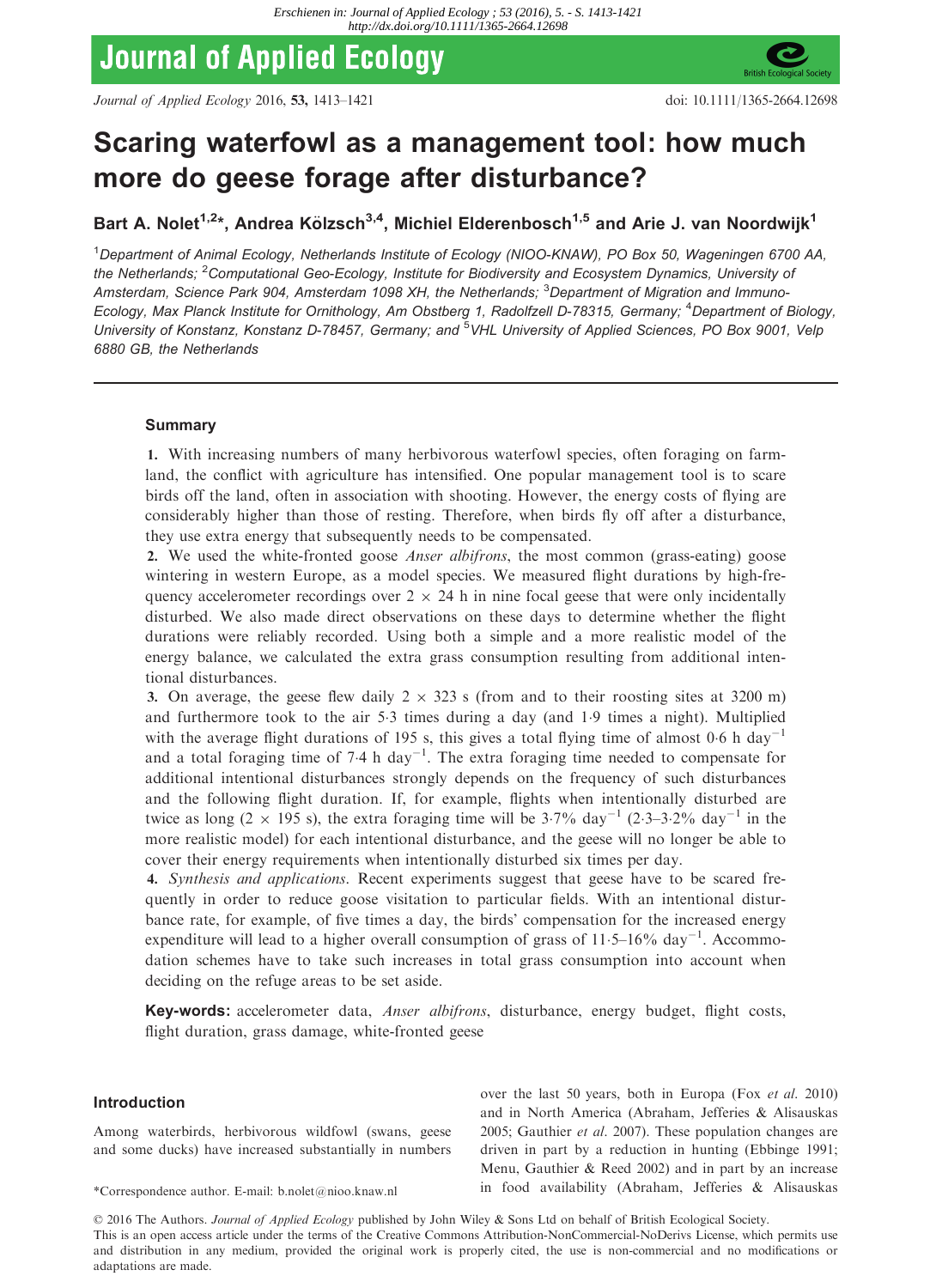1414 B. A. Nolet et al.

2005; Van Eerden et al. 2005). The increased numbers have sharpened the conflict with agriculture, especially on improved grassland and winter wheat fields, where most damage is occurring (Groot Bruinderink 1989; Percival & Houston 1992; Amano et al. 2004; Bjerke et al. 2014).

In order to control this conflict and limit the damage by herbivorous birds, particularly to pastures and other grasslands, scaring regimes have been installed at several sites, whether or not in combination with areas where these birds are left undisturbed; examples include parts of Scotland (Percival, Halpin & Houston 1997), Norway (Tombre, Eythorsson & Madsen 2013; Madsen, Bjerrum & Tombre 2014) and the Netherlands (Kwak, Van der Jeugd & Ebbinge 2008). Within accommodation areas, farmers may be subsidized in advance to let, for instance, geese forage on their land undisturbed. In practice, this means that the birds are not intentionally disturbed inside the accommodation areas, but incidental disturbance by natural predators or passing humans or vehicles will always occur (Kleijn et al. 2008). Outside the accommodation areas, intentional disturbances are usually allowed: birds are scared by approaching them with or without additional shooting in order to chase the birds. The idea is that in this way geese will be concentrated within the accommodation areas, but scaring has to be intense and systematic in order for it to be effective (Tombre et al. 2005; Simonsen et al. 2016).

For the birds, the escape from disturbance is a waste of both time and energy (Houston, Prosser & Sans 2012). It will cause extra time in flight, by far the most expensive activity (Butler et al. 2000), and thus, more food is needed to compensate for the increased energetic cost of flying. Therefore, the net effect of the disturbance will be an increased consumption of grass, perhaps not at the level of a given field, but at least at a regional scale.

Direct measurements of this increased consumption are lacking. In order to get a first estimate about the effects of intentional disturbances in terms of an increase in grass consumption, we measured daily flight times of geese, in a situation with only incidental disturbances. We used white-fronted goose *Anser albifrons* Scopoli as a model species. This is the most numerous goose species wintering in western Europe and moreover forages almost exclusively on grasslands during winter. We used both a simple and more realistic, previously developed energetic model to calculate the increase in foraging time as a result of intentional disturbances on top of incidental disturbances. We varied the frequency of intentional disturbances and the following flight duration; the latter tends to be longer than flight durations after incidental disturbances (Schilperoord & Schilperoord-Huisman 1981; Béchet, Giroux & Gauthier 2004), and we used a factor two as our basic scenario. The more realistic energetic model also provided us with estimates of the frequency of intentional disturbances at which the geese can no longer maintain their energy balance on a daily basis.

# Materials and methods

#### DAILY FLIGHT DURATION

In autumn 2014, a total of 23 white-fronted geese, belonging to four families, were caught in the province of Noord-Brabant (the Netherlands) using a traditional Dutch goose catching technique ('ganzenflappen'). The geese were equipped with plastic neck collars with unique inscriptions and a solar-powered GPS/accelerometer backpack tag (e-obs GmbH, 45 g) attached with a plastic tube/Teflon harness (see Fig. S1, Supporting information). In February–March, enough solar energy was available to collect high-frequency GPS and accelerometer data. Part of the families had fallen apart at that time of the year, and nine geese (one adult male, one adult female, three immature males and four immature females) that were separate from each other, ensuring independence, were chosen as focal birds. At the day of the observation, tags of focal birds were set to collect 20-Hz accelerometer bursts of 5 s every 1 min next to GPS positions every 30 min, and to continuously ping a VHF radio-signal for 24 h. Data were transmitted once per day via GPRS.

On an observation day, an observer (ME) arrived in the morning close to the GPS position of the focal goose of the previous day. The goose was localized by picking up the VHF radio-signal of its tag, or if the goose was too far from its position of the previous day, on the basis of a new GPS position that was recorded and retrieved from Movebank (<http://www.movebank.org>) at 10:00. Subsequently, observations were done using binocular and telescope until 17:00, timing the duration of any flight of the flock that the focal individual was in with a stopwatch and noting the probable cause of a disturbance. Flock size varied between 40 and 4000 (1319  $\pm$  1283, mean  $\pm$  standard deviation). Observations were carried out in 6 February–6 March 2015, spread over six provinces in the SW quarter of the Netherlands (south of  $52^{\circ}18'$ N and west of  $5^{\circ}20'E$ ). Each focal goose was observed on two days,  $14 \pm 4$  days (mean  $\pm$  standard deviation) apart.

On the tri-axial accelerometer waveforms (made visible with the Movebank Acceleration Viewer), flight was easily distinguishable from non-flight with amplitudes at least three times as large as those of other behaviours (Fig. S2). Flight distance was calculated from the GPS positions before and after the flight. Because accelerometer data were collected more frequently than GPS positions, occasionally  $(16\times)$  more than one flight occurred in between GPS positions, in which case distances were allocated proportionally to flight durations. Flight speed was then extracted by dividing flight distance by flight duration and is therefore the effective rather than actual speed.

Linear mixed models were run with function lmer (and lmer-Test) in <sup>R</sup> packages lme4 (Bates et al. 2015); to obtain the normality, flight durations were Box-Cox-transformed  $(\lambda = -0.7302)$ . Results are given as mean  $\pm$  standard deviation. For summary statistics, non-transformed data were used, with the results of each focal goose being averaged before averaging over all focal geese.

#### SIMPLE MODEL

In the simple model, we assumed that the geese are energetically in balance throughout the winter. This implies that the daily metabolizable energy intake  $(MEI, J day^{-1})$  is equal to the daily energy expenditure (*DEE*, J day<sup>-1</sup>). A 24-h period (*T* = 86 400 s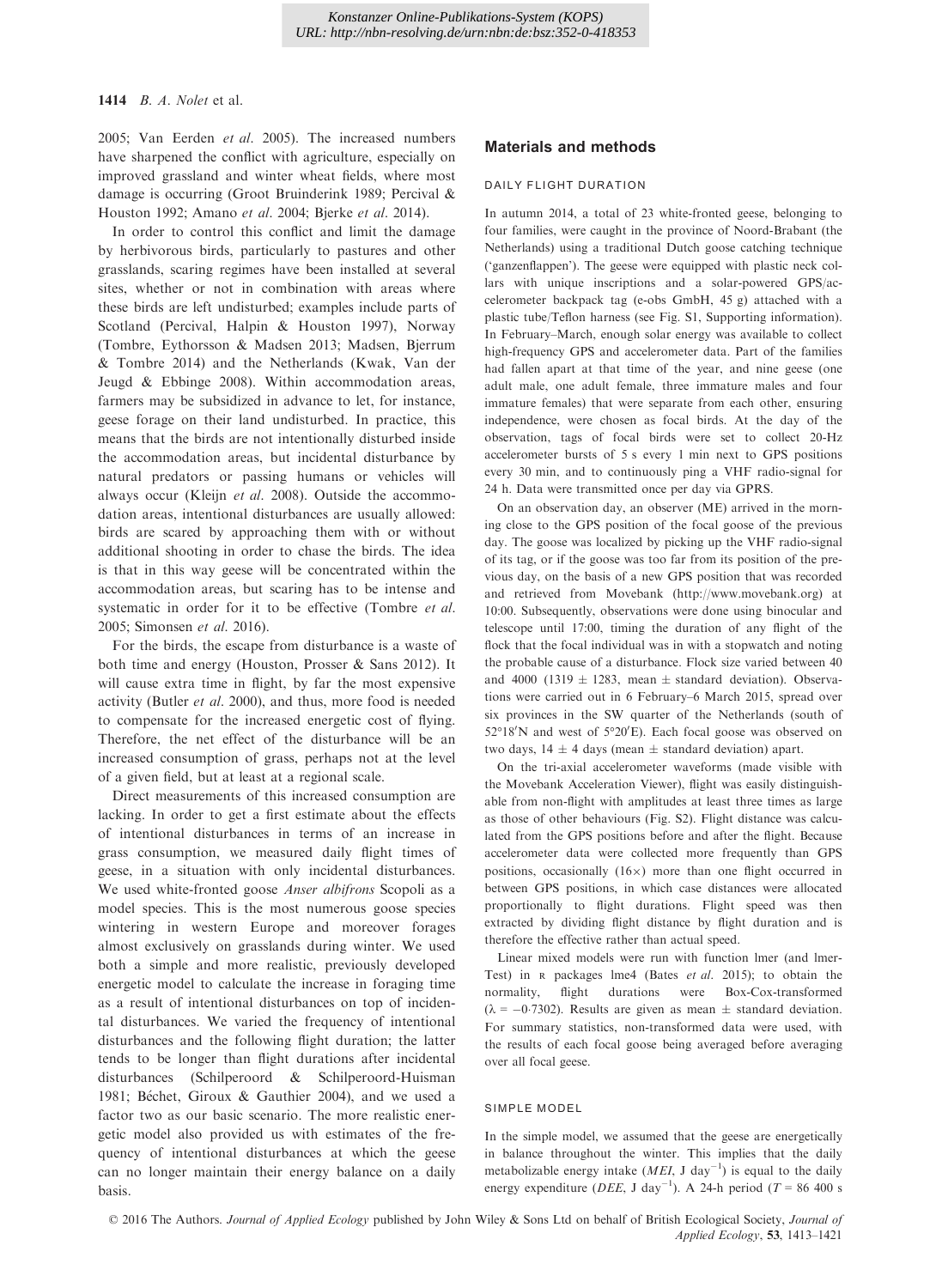$day^{-1}$ ) is divided into time spent resting, flying  $(T_v, s \, day^{-1})$  and foraging  $(T_f, s \, \text{day}^{-1})$ . The daily metabolizable energy intake (*MEI*) is the product of the metabolic intake rate i (J s<sup>-1</sup>), which depends on the grass height (see Appendix S2, where  $i = q \cdot e \cdot IIR$ ), and the daily foraging time  $T_f$ :

$$
MEI = i \cdot T_f.
$$
eqn 1

The daily energy expenditure (*DEE*) is:

$$
DEE = (T - T_f - T_v)RMR + T_f \cdot FMR + T_v \cdot VMR, \qquad \text{eqn 2}
$$

where *RMR* (J s<sup>-1</sup>), *FMR* (J s<sup>-1</sup>) and *VMR* (J s<sup>-1</sup>) are the metabolic costs of resting, foraging and flying, respectively.

When in balance (*MEI* = *DEE*), the foraging time ( $T_f^*$ ) is equal to

$$
T_f^* = \frac{(T - T_v)RMR + T_v \cdot VMR}{i - (FMR - RMR)}
$$
  
= 
$$
\frac{T \cdot RMR}{i - (FMR - RMR)} + \frac{T_v \cdot (VMR - RMR)}{i - (FMR - RMR)}
$$
eqn 3

Since the first term in the equation is a constant  $(c)$ , this can be rewritten as:

$$
T_f^* = c + \frac{T_v \cdot (VMR - RMR)}{i - (FMR - RMR)}.
$$
eqn 4

Disturbance leads to more time spent flying and less time resting, and more time foraging to compensate for the energy lost by this. These energetic costs are equal to the extra flight time due to disturbance multiplied by the difference in metabolic costs of flying and resting. The extra foraging time needed to collect this extra energy is equal to the energetic cost of the disturbance divided by the net energy intake while foraging. This net intake rate is the metabolic intake rate minus the difference in metabolism between foraging and resting. Thus, the extra foraging time per day caused by disturbance is:

$$
T_{f,extra} = \frac{n \cdot \tau \cdot (VMR - RMR)}{i - (FMR - RMR)}, \qquad \text{eqn 5}
$$

where *n* is the number of disturbances per day and  $\tau$  is the flight duration following a disturbance. This is a measure for the extra consumption of grass. Parameter values are given in Table S1.

#### EXTENDED MODEL

We also used an energetic model that was developed to calculate whether the accommodation areas that had been designated in the Netherlands were sufficiently large to harbour all wintering geese and wigeon throughout the winter (Fig. 1, Baveco, Kuipers & Nolet 2011). In this model, we also assume that geese try to maintain their energy balance throughout the winter (October through March), and if any deficits are incurred, they will try to regain any weight losses as soon as possible. The model calculates the foraging time per day that is needed to let the intake of metabolizable energy equal the energy expended (Appendix S2).

When the necessary daily foraging time exceeds day length, the birds either maintain their body weight by foraging at night or lose body weight proportional to the energetic shortage incurred and try to regain weight as soon as circumstances allow (Appendix S2).

Again, energy intake depends on the grass height, which will decrease over the course of winter due to grazing (grass growth only starts again in March (Bos et al. 2008) and is neglected in this model). In contrast to the original study (Baveco, Kuipers & Nolet 2011), in our case grass height is not an output, but an input to the model. To describe the observed decrease in sward height (L) (Fig. 8a in Baveco, Kuipers & Nolet 2011), we calculated a second-degree polynomial through the monthly averages: L (m) = 0.00000221  $d^2$  – 0.000340  $d$  + 0.0501 (n = 6,  $R^2$  = 0.995), where  $d$  is the corrected day number, that is day number – 366 for days in autumn.

As in the simple model, we use three types of behaviour that differ in energetic costs: resting, foraging and flying. In a bioenergetic part of the model, we calculate how much energy a goose has to spend to maintain its body temperature depending on air temperature, wind velocity and solar radiation ('heating metabolic rate', Appendix S2). When this is more than the standard costs for resting or foraging, these additional costs are taken into account (Fig. S6).

The calculations were made for the northern part of the Netherlands (53°N, latitude determining day length and solar radiation; Appendix S2), where traditionally most white-fronted geese stay in winter (Bijlsma, Hustings & Camphuysen 2001) and by far most goose damage compensation is paid (Schekkerman 2015). Weather data (daily minimum and maximum temperatures, minimum and maximum wind speeds and sunshine) were taken from the weather station in Leeuwarden  $(53^{\circ}13^{\prime}N,$  $05^{\circ}45^{\prime}$ E). We made the calculations with the data from three winters that are representative for a mild (2006–07), normal (2005– 06) and cold (2009–10) winter.

As in the simple model, disturbance leads to more time spent flying and less time resting, and more time foraging to compensate for the energy lost by this.

## **Results**

# FIELD DATA

The accelerometer recordings of the 18 days of data collection revealed 164 flights in total; 23 of those were also successfully timed by stopwatch. The flight duration according to the accelerometer  $(170 \pm 143 \text{ s flight}^{-1})$  did not differ significantly from that recorded by stopwatch  $(200 \pm 133 \text{ s flight}^{-1})$  (paired *t*-test: difference  $30 \pm 73 \text{ s}$ ,  $t_{22} = 1.99$ ,  $P = 0.06$ ) and certainly did not overestimate the flight duration. The 5-s accelerometer measurements were therefore taken to be representative for the given minute, and we used the flight durations as recorded by the accelerometers.

Roost flights were undertaken twice a day, typically initiated c. 1 h before sunrise and c. 05 h before (!) sunset (but in days just before and around full moon the return flights were up to a few hours after sunset) (Fig. S3). Roost flights were more direct and as a result could be discriminated from other flights by their higher effective flight speed  $(9.44 \pm 4.44 \text{ vs. } 5.34 \pm 5.76 \text{ m s}^{-1})$ ; linear mixed model with random variables goose-id and day: d.f. = 151.0,  $t = 3.90$ ,  $P < 0.0002$ ) (Fig. S4). The average distance covered to or from the roost was distance covered to or from the roost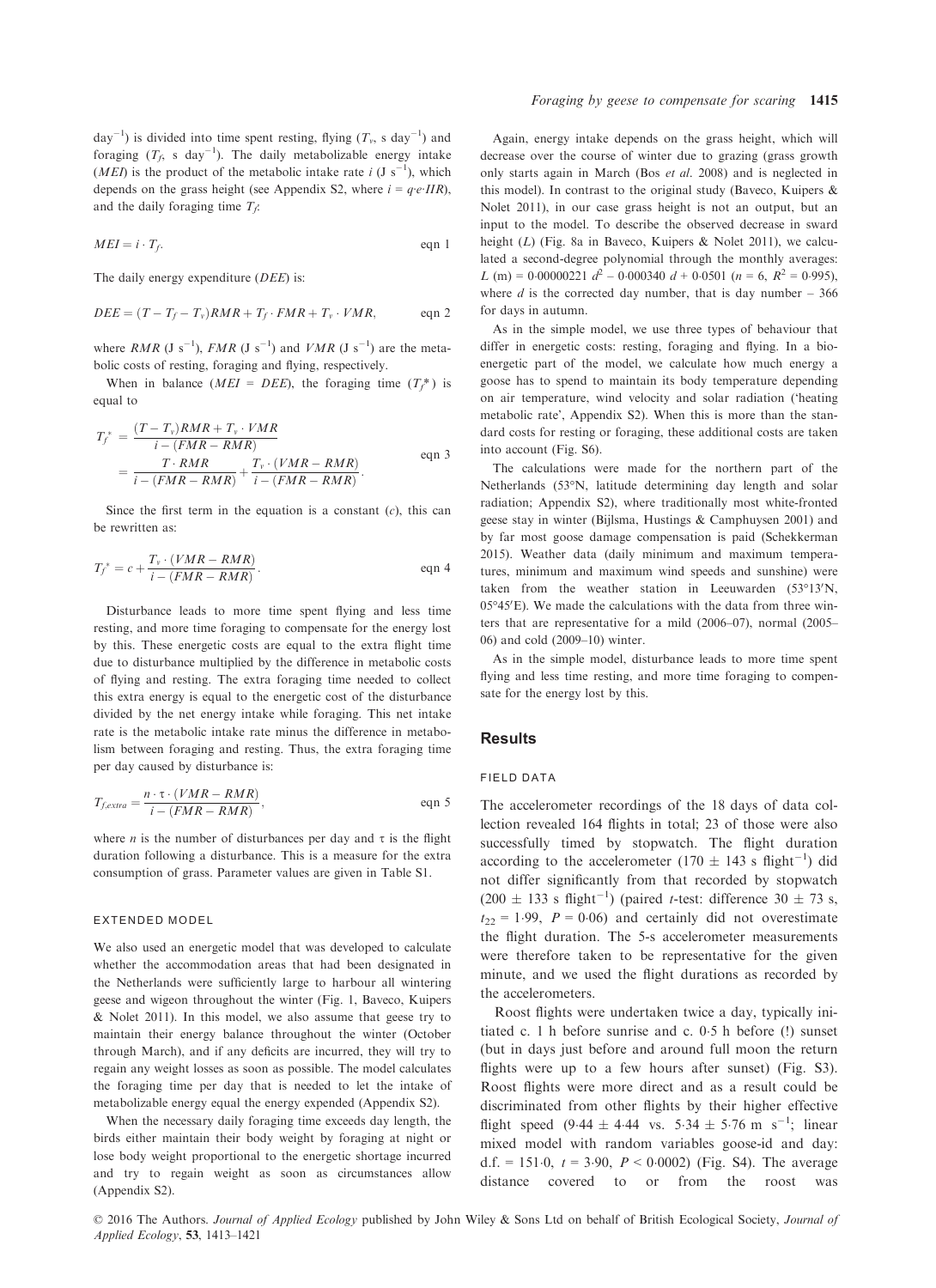

Fig. 1. A scheme of the components in the extended energetic model. Disturbance increases daily metabolizable energy intake  $(ME)$  through an increase in daily energy expenditure (DEE) and foraging time to restore the energy balance.

 $3189 \pm 1434$  m, taking the geese on average  $323 \pm 124$  s, to be flown twice a day.

Considering flights other than roost flights,  $7.2 \pm 1.6$ flights of  $195 \pm 117$  s each were undertaken per day (Fig. S5). Of those,  $5.3 \pm 1.4$  were during the day and remarkably,  $1.9 \pm 0.9$  flights during the night. The flights recorded by stopwatch did not differ in duration from non-observed flights (linear mixed model with random variables goose-id and day:  $d.f. = 126.7$ ,  $t = 0.64$ ,  $P = 0.52$ ). Similarly, flights during the day did not differ in duration from those during the night (linear mixed model with random variables goose-id and day: d.f. = 124.6,  $t = -0.32$ ,  $P = 0.75$ ). Including the two roost flights, total flight time was on average  $2103 \pm 999$  $s \, day^{-1}$ .

Intentional disturbances were not observed. Instead, directly observed flights were a reaction to passing airplanes  $(n = 11)$ , helicopters  $(n = 7)$ , land vehicles or machinery  $(n = 9)$ , persons  $(n = 2)$ , large birds  $(n = 4)$ , horse  $(n = 1)$ , fireworks  $(n = 1)$  or to unknown causes  $(n = 8)$ .

# SIMPLE MODEL

The geese fly daily from and to their roosting sites, and furthermore, in case no intentional disturbances occur, take to the air 53 times during a day (and 19 times a night). Multiplied with the average flight durations of 323 and 195 s for roost and other flights, respectively, this gives a total flying time of almost  $0.6$  h day<sup>-1</sup>, requiring according to eqn 3 a total foraging time of 7.4 h day<sup>-1</sup>.

In our basic scenario, when intentionally disturbed, geese fly up and then stay in the air for twice the duration of a flight after an incidental disturbance (=  $2 \times 195$  s). This has two effects. The primary effect is that this extra flight time diminishes the resting time, so that the energetic cost per disturbance is equal to the difference in metabolism between flying and resting =  $2 \times 195 \times$  $(114 - 10) = 40,560$  J. The secondary effect is that extra foraging time is needed to eat these extra joules. The net intake rate is the metabolic intake rate (for a grass height of 5 cm, this is 45 J  $s^{-1}$ ) minus the difference in metabolism between foraging and resting  $(14 - 10 = 4 \text{ J s}^{-1})$ ; Fig. S6), or 41 J s<sup>-1</sup>. One disturbance thus costs 40 560/  $41 = 989$  s to compensate the extra energetic costs of flying. In order to compensate for this loss, an extra foraging time of 37% is needed for each intentional disturbance.

This calculation gives us the net extra foraging time per intentional disturbance. This increase in foraging time also gives us an estimate of how much extra grass is consumed. When considering the question of whether the winter days are long enough for the geese, one has to add the length of the disturbance  $(2 \times 195 \text{ s})$  to the extra foraging time (at least 989 s) to come to the conclusion that every disturbance costs 1379 s extra. At six intentional disturbances per day, the geese will no longer be able obtain enough energy during daytime to cover their energy requirements on an average winter day (Fig. 2).

#### EXTENDED MODEL

The extended model predicts that the foraging time will increase in the course of winter due to shorter grass and cooler weather. The shorter grass leads to a decrease in the metabolic intake rate from 52 to 41 J  $s^{-1}$ . From February onwards, the predicted foraging time levels off because normally the weather conditions do not deteriorate any further. The most critical period is around New Year, when days are at their shortest. Even in the absence of intentional disturbances  $(d_i = 0 \text{ day}^{-1})$ , only in mild winters days appear long enough for sufficient foraging (Figs 3a and 4a). In a normal or severe winter, the geese will either have to use their reserves or forage at night in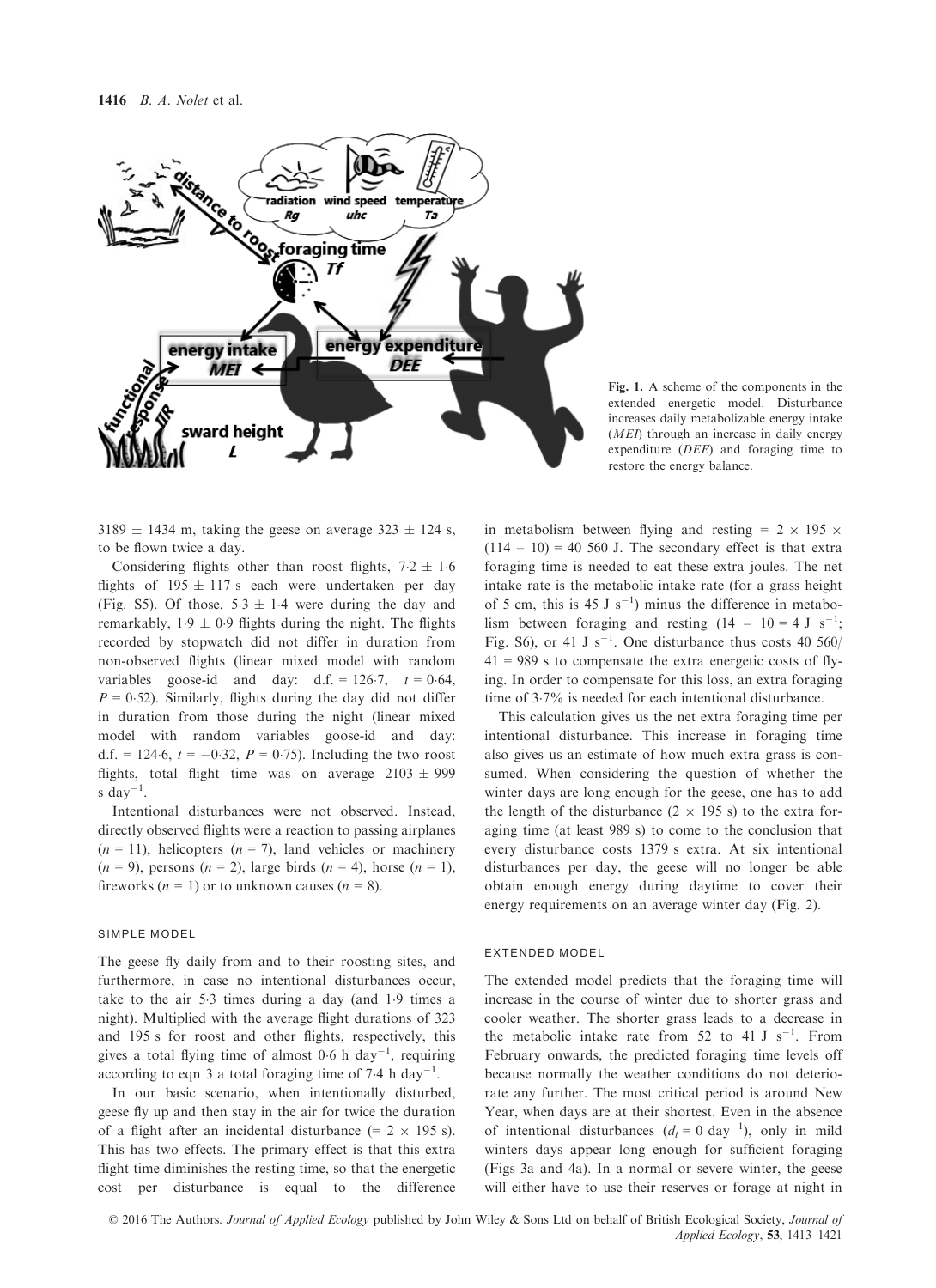

Fig. 2. The break-even line when, according to the simple model, daytime foraging and flying of white-fronted geese fills the entire day length in winter (965 h on average), as a function of the number of intentional disturbances per day as well as the duration of flights after an intentional disturbance (as multiple of normal flights). Above the line, the geese cannot cover their energy requirements with daytime foraging alone.

order to cover the deficits of daytime foraging (Figs 3a and 4a).

When the frequency of intentional disturbance goes up, the geese cannot forage long enough during daylight to cover their energy requirements in any of the winter months (December through February (Fig. 3b,c) and, if they do not forage at night, they will need the entire day length till the end of March for foraging in order to regain body weight (Fig. 4b,c).

Assuming that the geese forage sufficiently to meet their energy requirements on a daily basis (and therefore forage at night when necessary), the total foraging time will increase linearly with the number of disturbances (Fig. 5a). If flight duration after an intentional disturbance is twice as long as after an incidental disturbance, the increase in foraging time will be  $3.2$ ,  $3.0$  and  $2.9\%$  per intentional disturbance for mild, normal and cold winters, respectively (Fig. 5a). If the geese do not compensate by foraging at night, this is a bit less, namely 2.8, 2.3 and 24% per intentional disturbance for mild, normal and cold winters, respectively (Fig. 5b).

Intentional disturbances quickly lead to energetic deficits in case only daytime foraging is allowed. In theory, at  $d_i = 3 \text{ day}^{-1}$  the geese are just capable of fully compensating for these losses at the end of winter by increasing the foraging time to the entire daytime period until sometime in March (Fig. 4b). At higher disturbance frequencies, weight loss over the course of winter can be substantial (17%, 21% and 24% of the starting weight at  $d_i = 6 \text{ day}^{-1}$  in a mild, normal or cold winter, respectively; see eqns 4 and 5 in Appendix S2).



Fig. 3. The calculated foraging time necessary to cover the daily energy expenditure in three types of winter for three frequencies of intentional disturbance (a)  $d_i = 0$ , (b)  $d_i = 3$  and (c)  $d_i = 6 \text{ day}^{-1}$ , respectively, when compensation by night-time foraging is possible. Flights after an intentional disturbance are assumed to be twice as long as flights after an incidental disturbance.

# **Discussion**

Several studies have quantified the energetic consequences of disturbance for geese (White-Robinson 1982; Bélanger & Bédard 1990; Riddington et al. 1996; Stock & Hofeditz 1997; Clausen et al. 2013). To our knowledge, however, our calculations are a first attempt to translate these into potential damage (to grasslands). The general result is that we indeed expect an increase in the daily consumption by geese when they are intentionally disturbed. Of course, this depends to a large extent on the frequency and duration of flights after intentional disturbances. When the geese fly twice as long after such a disturbance than they do after incidental ones, the simple model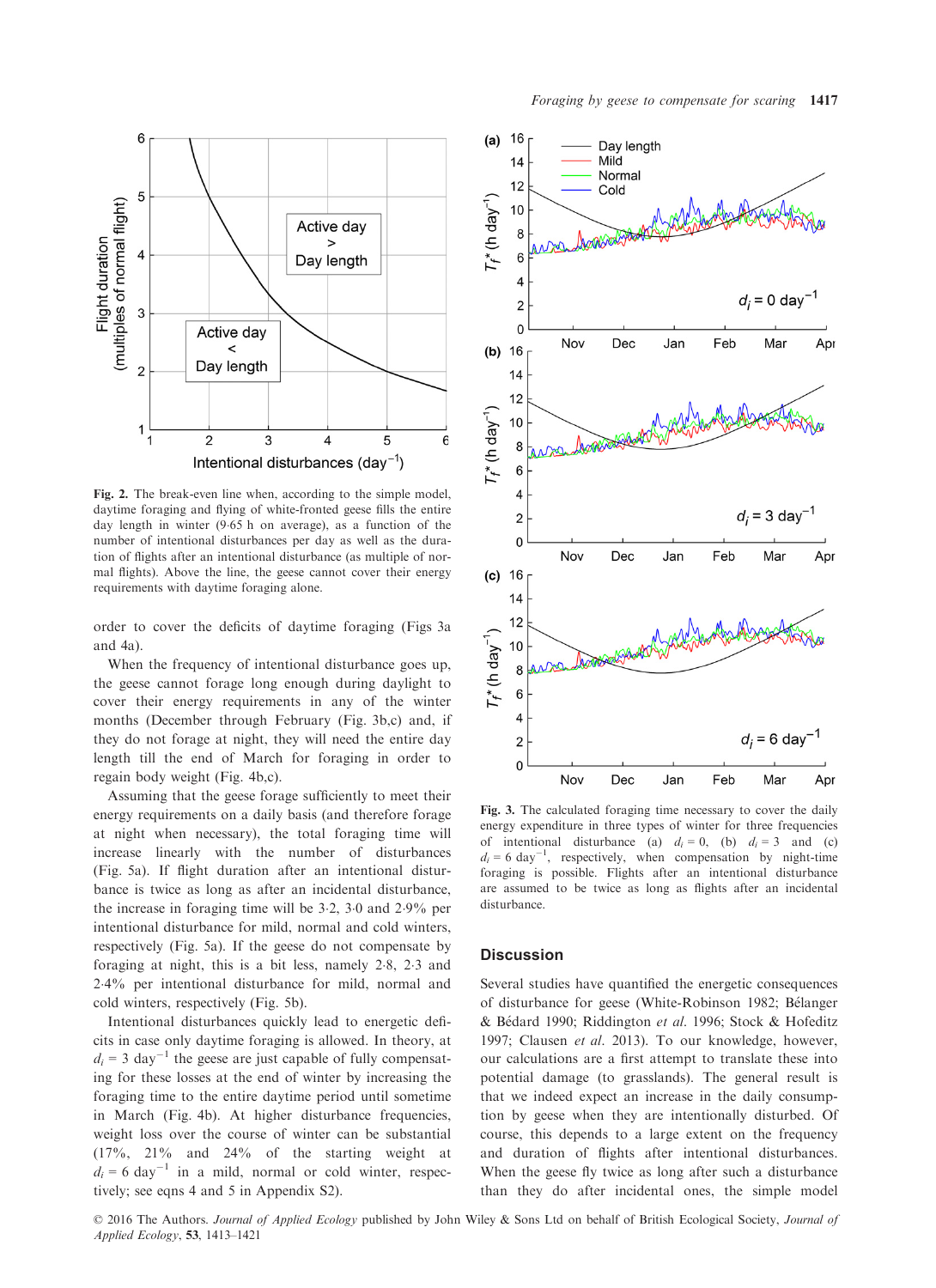

Fig. 4. The same as in Fig. 3, but when only daytime foraging is possible. When the time necessary is more than the day length (above the black line), the foraging time is set equal to it. Flights after an intentional disturbance are assumed to be twice as long as flights after an incidental disturbance.

estimated an increase in foraging time of  $3.7\%$  (= 976 s) per intentional disturbance. That model did not take costs of thermoregulation into account which leads to an underestimate of the total daily foraging time in the absence of intentional disturbances, and hence, the same increase in consumption constitutes a higher percentage. Therefore, the extended model predicted a slightly lower increase of 23–32% per intentional disturbance (at  $d_i = 1$  day<sup>-1</sup>), depending on the severity of the winter and whether the geese can forage at night to make up for the extra energy expended during the day.

In a model similar to our simple model, Houston, Prosser & Sans (2012) found that the foraging time was an accelerating function of the disturbance level. This is, however, dependent on the energetic cost of foraging relative to the energetic cost of other activities. In the



Fig. 5. The calculated foraging time of an average goose summed over the entire winter in relation to the frequency of intentional disturbances (a) under the assumption that any shortages are compensated for by foraging at night and (b) when foraging is limited to daytime. The increase in foraging time as predicted by the simple model is given for comparison. Flights after an intentional disturbance are assumed to be twice as long as flights after an incidental disturbance.

example concerning African wild dogs Lycaon pictus, the foraging costs were very high (Gorman et al. 1998), but in our case the energetic costs of foraging are moderate and those of fleeing much higher. This results in an (almost) linear relationship between frequency of disturbances and the increase in foraging time. Nevertheless, the foraging time can increase substantially at higher disturbance frequencies.

The tags could only record accelerometer data continuously at a high rate when enough solar power was available to prevent battery failure. This meant that our recordings were restricted to the period when days were getting longer again at the end of the winter. This might have affected our flight estimates, because in the light of the starvation–predation risk trade-off birds may be expected to respond differently to disturbance at the end of the winter than at the beginning, probably being less inclined to fly off later in winter when they have lost weight (McNamara, Houston & Lima 1994). On the other hand, under very cold conditions, flight activity is reduced to save energy (Mooij 1992). In addition, flock size has been found to affect the disturbance rate (Bélanger  $\&$ Bédard 1989), and also varies with season (Amano et al. 2006). Our number of observations was too low to account for the differences in flock size.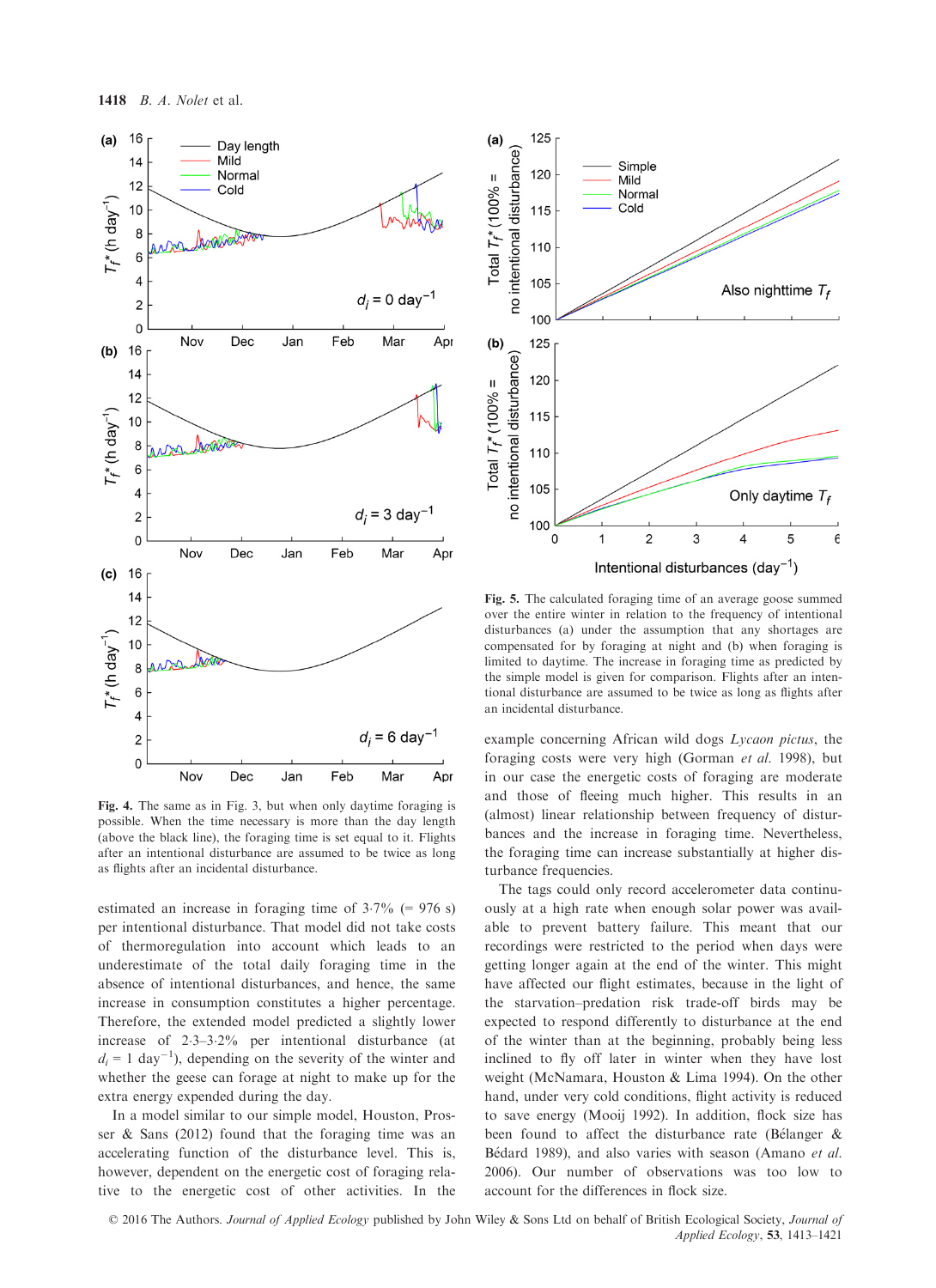In our calculations, the time that geese stay in the air after a disturbance is a critical parameter. An observational study on greater snow geese Chen caerulescens atlantica staging in Québec recorded shorter flight durations (56 s in autumn and 77 s in spring) than our study, probably because of the relatively small area of movement of these geese (Bélanger & Bédard 1989). In autumn, when hunting took place, flights caused by hunting activity were no longer (50 s) than the average flight duration. A follow-up study on radio-tagged geese during spring hunt in Québec found 3.9 and 7.1 times longer flight distances after scaring and hunting, respectively, than after incidental ('fortuitous') disturbance in one region, but no significant differences in two other regions (Béchet, Giroux & Gauthier 2004). Another observational study on pink-footed geese Anser brachyrhynchus in the Netherlands in autumn found that flights were 3.5 times as long when scared or hunted (399 s) than when incidentally disturbed (Schilperoord & Schilperoord-Huisman 1981). There is clearly some variation among (and within) studies, but flights after intentional disturbances are consistently as long as or longer than flights after incidental disturbances. For our basic scenario, we assumed a factor of two, but in order to make more definitive quantitative assessments, experimental or at least observational work to measure the flight duration after intentional disturbances in our study system is needed. This follow-up study should preferably (again) be based on geese carrying GPS/accelerometer loggers or similar tracking devices, in order to measure the reaction of geese at the level of the individual.

Another critical parameter is the energetic cost of flight. We used flight costs derived from an allometric relationship based on empirical flight costs of various bird species (McWilliams et al. 2004). Short flights may, however, be more costly than long flights, because the proportion of the relatively expensive take-off is larger in the former (Powell & Engelhardt 2000; Bairlein et al. 2015). Higher flight costs lead to more compensatory foraging. On the other hand, frequently disturbed geese may lower their body mass in response to the starvation–predation risk trade-off, lowering their wing loading and hence their flight costs (Zimmer et al. 2010).

We made our calculations for two extreme scenarios, namely one in which geese forage exclusively during the day and a scenario in which they fully compensate any energetic deficits during the day by foraging at night. Our data indicated that geese returned to their roost later in the days around full moon, when evenings are lighter. Also, while many geese roost on water, whitefronted geese sleeping on land have been observed to forage on their roost at night (Mooij 1992) and regularly disturbed brent geese Branta b. bernicla were compensating by feeding for almost 20% of the night (Riddington et al. 1996). On the other hand, we know from catches that white-fronted geese lose weight in the course of winter (G. Müskens, unpublished data), so

reality is likely to be somewhere in between these two scenarios.

In the long run, disturbance during the non-breeding season might potentially lower damage. This would be the case if the resulting reduction in body condition of the birds carries over into the breeding season, leading to a lower reproduction and, consequently, lower population growth rate. Evidence for such long-term effects was found in greater snow geese that were repeatedly disturbed on a spring staging site. The geese had a reduced energy intake (Béchet, Giroux & Gauthier 2004) and lost weight (Féret et al. 2003), which in turn led to smaller and later clutches (Mainguy et al. 2002) and a lower reproductive success (Juillet et al. 2012). We think these carry-over effects exist in greater snow geese, because disturbance takes place at the spring staging ground, implying limited opportunities to replenish any shortfalls in energy intake before reaching the breeding grounds. However, our study considers disturbance at the wintering grounds. In pink-footed geese Anser brachyrhynchus, no effect was found of varying body condition after winter on the subsequent body condition in spring (Clausen, Madsen & Tombre 2015). And in barnacle geese Branta leucopsis repeatedly disturbed at a wintering site, no effects on the subsequent breeding success were found (Percival, Halpin & Houston 1997). Because white-fronted geese use several stopover sites on their way to the Arctic breeding site (van Wijk et al. 2012), these birds probably have enough leeway during their spring migration to make up for any losses in body weight on the wintering grounds (Bauer, Eikelenboom-Kil & Nolet 2015). In fact, in our calculation, the white-fronted geese are able to compensate their weight loss even before the onset of spring migration, except at the highest disturbance frequencies modelled.

#### IMPLICATIONS FOR MANAGEMENT

The increase in many goose populations has resulted in more and more conflicts with agriculture, particularly on growing grass and winter wheat. Different approaches have been set up to control the damage. Scaring geese to alleviate damage, in particular to vulnerable crops, is widely used. In some regions, farmers are financially compensated for damage incurred by the geese. In other regions, accommodation areas are created where farmers are being paid beforehand to allow geese to feed undisturbed. Outside these areas, damage is reduced by intentionally disturbing geese, trying to scare them away and into the accommodation areas (Kwak, Van der Jeugd & Ebbinge 2008).

Experiments have shown that scaring has to be done frequently in order to reduce goose visitation; two times a day had no effect, while 5, 7 or 10 times a day had (Simonsen et al. 2016). Our best estimate is that disturbing geese, say, five times a day will lead to  $11.5-16\%$  increase in grass consumption. More grass consumption by geese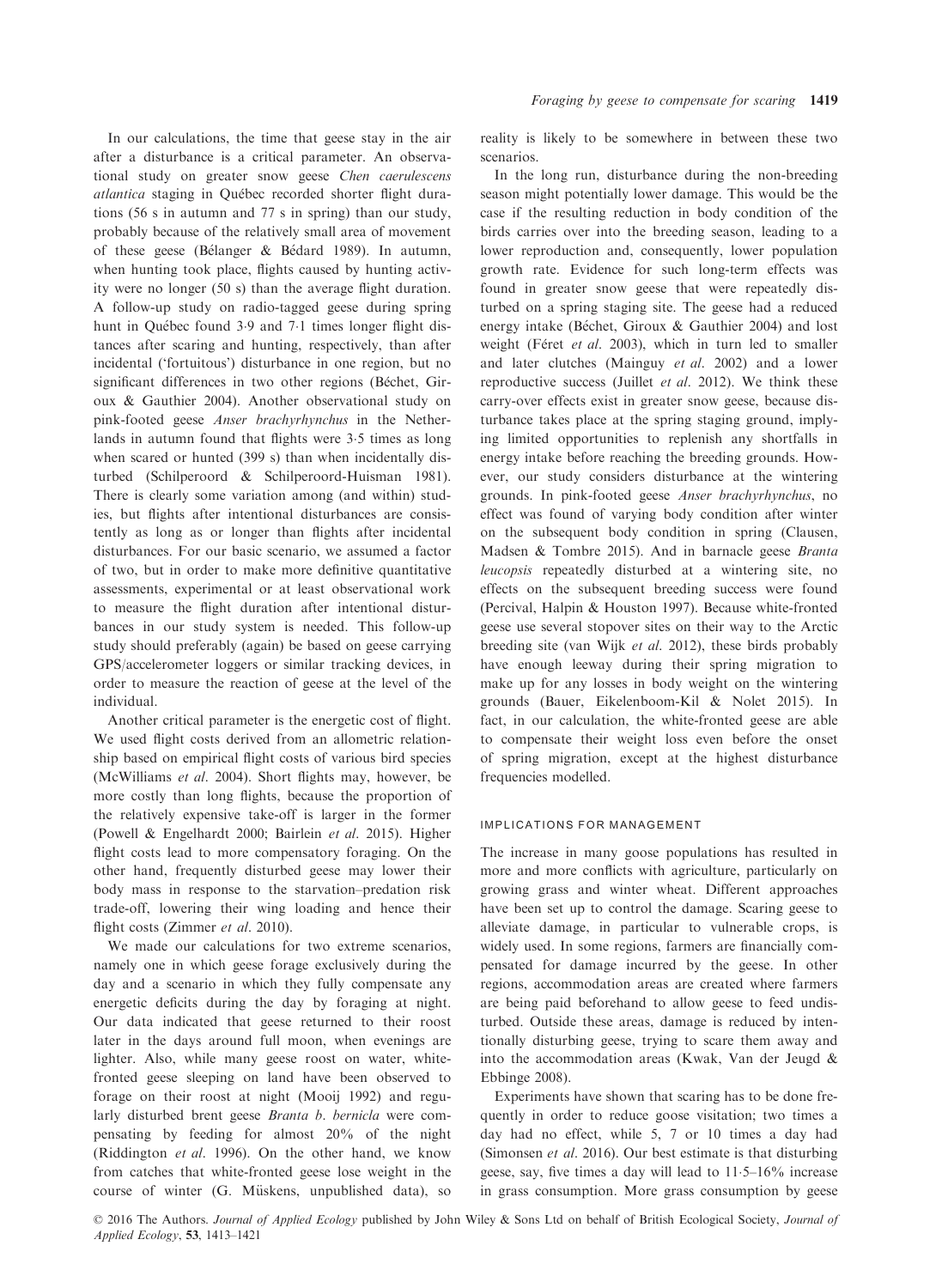#### 1420 B. A. Nolet et al.

not necessarily means proportionally more damage, as the damage may depend on the moment of grazing. In that light, it is noteworthy that the model predicted a compensatory behaviour of long grazing days at the end of winter (when geese were assumed not to forage at night), because goose grazing later in winter causes greater grass yield loss (Groot Bruinderink 1989). Hence, disturbing geese earlier in winter may lead to more grazing with heavier damage later in winter. With regard to the increase in goose consumption as a result of scaring, this has to be taken into account in the design of accommodation schemes, and specifically in the decision how much refuge area should be set aside, as long as disturbance is needed to avoid the geese to forage outside these areas.

# Acknowledgements

We are grateful to the Nederlandse Vereniging van Ganzenvangers for catching the geese and Gerard Müskens (Alterra Wageningen-UR) for support in tagging. The procedure was approved by the KNAW Animal Welfare Committee (DEC protocol NIOO 1314). We further thank Peter de Vries for technical assistance with preparations of the field work. The paper benefitted from thoughtful comments of two anonymous referees. This work was partly financed by Faunafonds (B.A.N and A.J.v.N.) and DLR through the ICARUS directive (A.K.).

#### Data accessibility

Tracking data are at [http://dx.doi.org/10.5441/001/1.7tp81b7b,](http://dx.doi.org/10.5441/001/1.7tp81b7b) and compiled flight data are at Dryad Digital Repository [http://dx.doi.org/10.5061/](http://dx.doi.org/10.5061/dryad.n4m05) [dryad.n4m05](http://dx.doi.org/10.5061/dryad.n4m05) (Nolet et al. 2016).

## **References**

- Abraham, K.F., Jefferies, R.L. & Alisauskas, R.T. (2005) The dynamics of landscape change and snow geese in mid-continent North America. Global Change Biology, 11, 841–855.
- Amano, T., Ushiyama, K., Fujita, G. & Higuchi, H. (2004) Alleviating grazing damage by white-fronted geese: an optimal foraging approach. Journal of Applied Ecology, 41, 675–688.
- Amano, T., Ushiyama, K., Moriguchi, S., Fujita, G. & Higuchi, H. (2006) Decision-making in group foragers with incomplete information: test of individual-based model in geese. Ecological Monographs, 76, 601–616.
- Bairlein, F., Fritz, J., Scope, A., Schwendenwein, I., Stanclova, G., van Dijk, G., Meijer, H.A., Verhulst, S. & Dittami, J. (2015) Energy expenditure and metabolic changes of free-flying migrating Northern Bald Ibis.  $PLoS$   $ONF$  10, e0134433.
- Bates, D., Maechler, M., Bolker, B. & Walker, S. (2015) Fitting linear mixed-effects models using lme4. Journal of Statistical Software, 67, 1– 48.
- Bauer, S., Eikelenboom-Kil, R.J.F.M. & Nolet, B.A. (2015) Tussen twee vuren: model van de voorjaarstrek. Naar een Effectief en Internationaal Verantwoord Beheer van de in Nederland Overwinterende Populatie Kolganzen (Anser albifrons) (eds E. Jongejans, B.A. Nolet, H. Schekkerman, K. Koffijberg & H. de Kroon) pp. 53–70. Radboud Universiteit Nijmegen, Sovon Vogelonderzoek Nederland, Nederlands Instituut voor Ecologie, Nijmegen en Wageningen.
- Baveco, J.M., Kuipers, H. & Nolet, B.A. (2011) A large-scale multi-species spatial depletion model for overwintering waterfowl. Ecological Modelling, 222, 3773–3784.
- Béchet, A., Giroux, J.-F. & Gauthier, G. (2004) The effects of disturbance on behaviour, habitat use and energy of spring staging snow geese. Journal of Applied Ecology, 41, 689–700.
- Bélanger, L. & Bédard, J. (1989) Responses of staging greater snow geese to human disturbance. Journal of Wildlife Management, 53, 713-719.
- Bélanger, L. & Bédard, J. (1990) Energetic cost of man-induced disturbance to staging snow geese. Journal of Wildlife Management, 54, 36–41.
- Bijlsma, R.G., Hustings, F. & Camphuysen, C.J. (2001) Algemene en Schaarse Vogels van Nederland (Avifauna van Nederland 2). GMB Uitgeverij/KNNV Uitgeverij, Haarlem/Utrecht.
- Bjerke, J.W., Bergjord, A.K., Tombre, I.M. & Madsen, J. (2014) Reduced dairy grassland yields in Central Norway after a single springtime grazing event by pinkfooted geese. Grass and Forage Science, 69, 129–139.
- Bos, D., Nolet, B.A., Boudewijn, T., dervan Jeugd, H.P. & Ebbinge, B.S. (2008) Capacity of accommodation areas for wintering geese in the Netherlands: field tests of first principles. A&W-rapport 1197. Altenburg & Wymenga ecologisch onderzoek, Veenwouden.
- Butler, P.J., Woakes, A.J., Bevan, R.M. & Stephenson, R. (2000) Heart rate and rate of oxygen consumption during flight of the barnacle goose, Branta leucopsis. Comparative Biochemistry and Physiology A, 126, 379–385.
- Clausen, K.K., Madsen, J. & Tombre, I.M. (2015) Carry-over or compensation? The impact of winter harshness and post-winter body condition on spring-fattening in a migratory goose species. PLoS ONE, 10, e0132312.
- Clausen, K.K., Clausen, P., Fox, A.D., Fælled, C.C. & Madsen, J. (2013) Varying energetic costs of Brent Geese along a continuum from aquatic to agricultural habitats: the importance of habitat-specific energy expenditure. Journal of Ornithology, 154, 155–162.
- Ebbinge, B.S. (1991) The impact of hunting on mortality rates and spatial distribution of geese wintering in the Western Palearctic. Ardea, 79, 197–209.
- Féret, M., Gauthier, G., Béchet, A., Giroux, J.-F. & Hobson, K.A. (2003) Effect of a spring hunt on nutrient storage by greater snow geese in southern Quebec. Journal of Wildlife Management, 67, 796-807.
- Fox, A.D., Ebbinge, B.S., Mitchell, C., Heinicke, T., Aarvak, T., Colhoun, K. et al. (2010) Current estimates of goose population sizes in western Europe, a gap analysis and an assessment of trends. Ornis Svecica, 20, 115–127.
- Gauthier, G., Besbeas, P., Lebreton, J.D. & Morgan, B.J.T. (2007) Population growth in snow geese: a modeling approach integrating demographic and survey information. Ecology, 88, 1420–1429.
- Gorman, M.L., Mills, M.G., Raath, J.P. & Speakman, J.R. (1998) High hunting costs make African wild dogs vulnerable to kleptoparasitism by hyaenas. Nature, 391, 479–481.
- Groot Bruinderink, G.W.T.A. (1989) The impact of wild geese visiting improved grasslands in the Netherlands. Journal of Applied Ecology, 26, 131–146.
- Houston, A.I., Prosser, E. & Sans, E. (2012) The cost of disturbance: a waste of time and energy? Oikos, 121, 597–604.
- Juillet, C., Choquet, R., Gauthier, G., Lefebvre, J., Pradel, R. & Stephens, P. (2012) Carry-over effects of spring hunt and climate on recruitment to the natal colony in a migratory species. Journal of Applied Ecology, 49, 1237–1246.
- Kleijn, D., Jansman, H.A.H., Oord, J.G. & Ebbinge, B.S. (2008) Evaluatie Opvangbeleid 2005–2008 overwinterende ganzen en smienten. Effectiviteit verjaagmethoden in foerageergebieden met speciale aandacht voor verjaging met ondersteunend afschot. Alterra-rapport 1792. Alterra, Wageningen.
- Kwak, R., Van der Jeugd, H.P. & Ebbinge, B.S. (2008) The new Dutch policy to accommodate wintering waterfowl. Vogelwelt, 129, 134–140.
- Madsen, J., Bjerrum, M. & Tombre, I.M. (2014) Regional management of farmland feeding geese using an ecological prioritization tool. Ambio, 43, 801–809.
- Mainguy, J., Bety, J., Gauthier, G. & Giroux, J.F. (2002) Are body condition and reproductive effort of laying Greater Snow Geese affected by the spring hunt? Condor, 104, 156–161.
- McNamara, J.M., Houston, A.I. & Lima, S.L. (1994) Foraging routines of small birds in winter: a theoretical investigation. Journal of Avian Biology, 25, 287–302.
- McWilliams, S.R., Guglielmo, C., Pierce, B. & Klaassen, M. (2004) Flying, fasting, and feeding in birds during migration: a nutritional and physiological ecology perspective. Journal of Avian Biology, 35, 377– 393.
- Menu, S., Gauthier, G. & Reed, A. (2002) Changes in survival rates and population dynamics of greater snow geese over a 30-year period: implications for hunting regulations. Journal of Applied Ecology, 39, 91–102.
- Mooij, J.H. (1992) Behaviour and energy budget of wintering geese in the Lower Rhine area of North Rhine-Westphalia, Germany. Wildfowl, 43, 121–138.